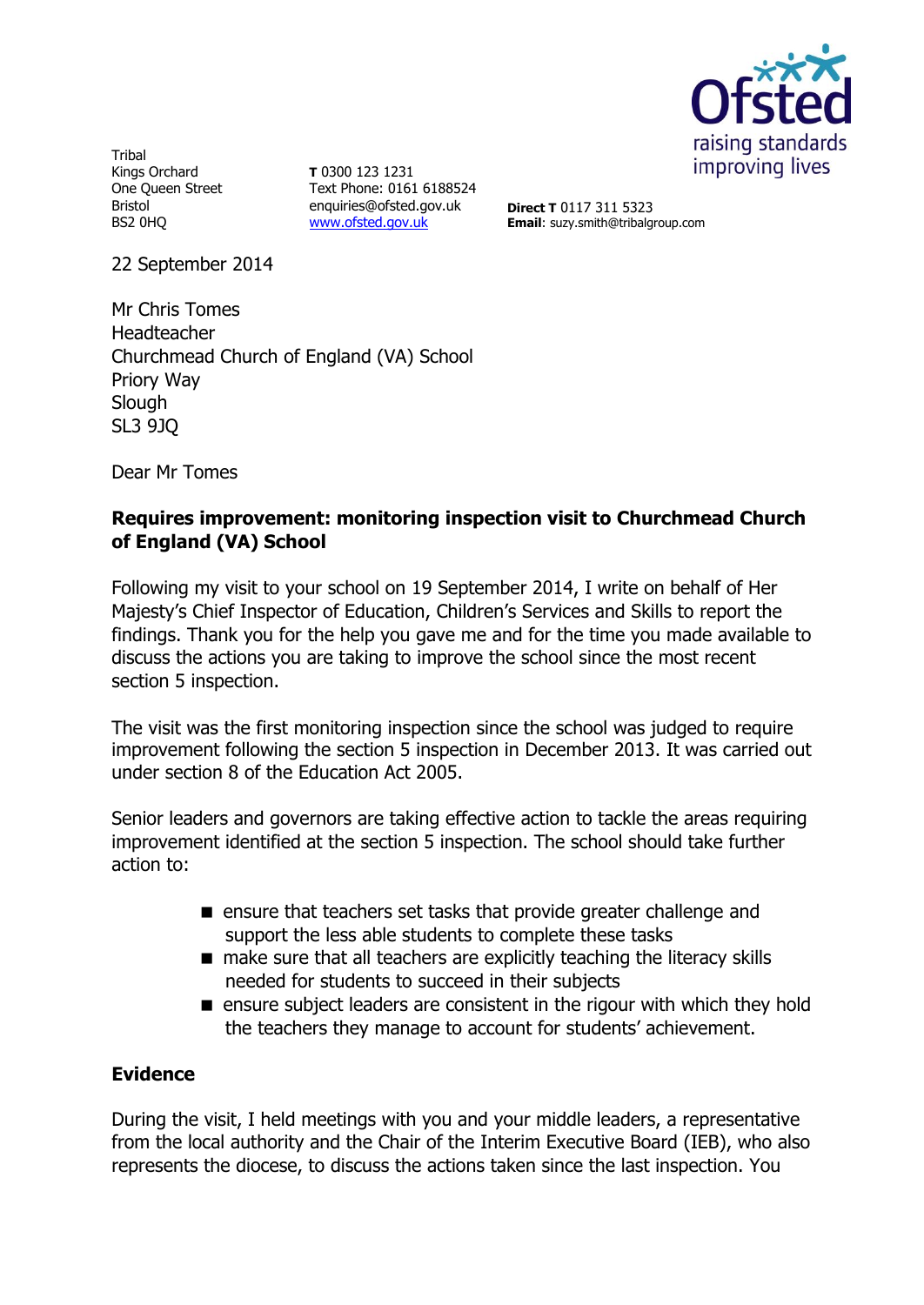

accompanied me on brief visits to classes in a range of subjects. I evaluated the school improvement plans.

# **Context**

Since the last inspection, three new subject leaders have been appointed in geography, drama and religious education.

### **Main findings**

You are making the changes that are necessary to improve the school. You and the IEB are holding teachers to account for the progress of students in their classes. You have taken appropriate action where students' progress has been too slow. You are now making sure that everyone implements the changes you have made. You are crystal clear about the extent to which several areas still need improving. However, some of your senior and middle leaders are too generous in their assessment of the school's strengths and weaknesses.

The school improvement plans are sharp. They link directly to the areas for improvement in the previous section 5 report. You have rightly included information on students' achievement to measure the success of planned actions. The plans do not indicate in enough detail what governors will do to check the effectiveness of the actions you are taking.

The Chair of the IEB is totally determined to resolve any remaining issues around staffing and recruitment. He is mindful that students who join the school later than usual, in Years 8 to 11 need to achieve highly. To this end he has seen the school at work and used evidence from his visits to challenge leaders to do better. Earlier in the year, he supported the school with relocating Year 11 when the school was closed due to flooding. The Chair has relevant educational experience and understands that the IEB still has a crucial role in improving the school.

In some classes, teachers maintain a good pace and set appropriately challenging tasks. They ask students the type of probing questions that check their learning. This is not as well developed in mathematics and science. Teachers are using the school's marking policy and identifying what students need to do better next time. Some teachers' comments on marked work are very evaluative and detailed, especially in English. However detailed marking is less consistent in mathematics and science. Teachers support students in some lessons by using effective strategies to improve literacy, most noticeably students' understanding of subject-specific words. However, some teachers miss opportunities to use literacy to reinforce learning. For instance, in a chemistry class students were struggling with a matching task. They did not understand of the meaning of the prefixes, 'mono' and 'poly' in the words,' monomer' and 'polymer' which limited their progress.